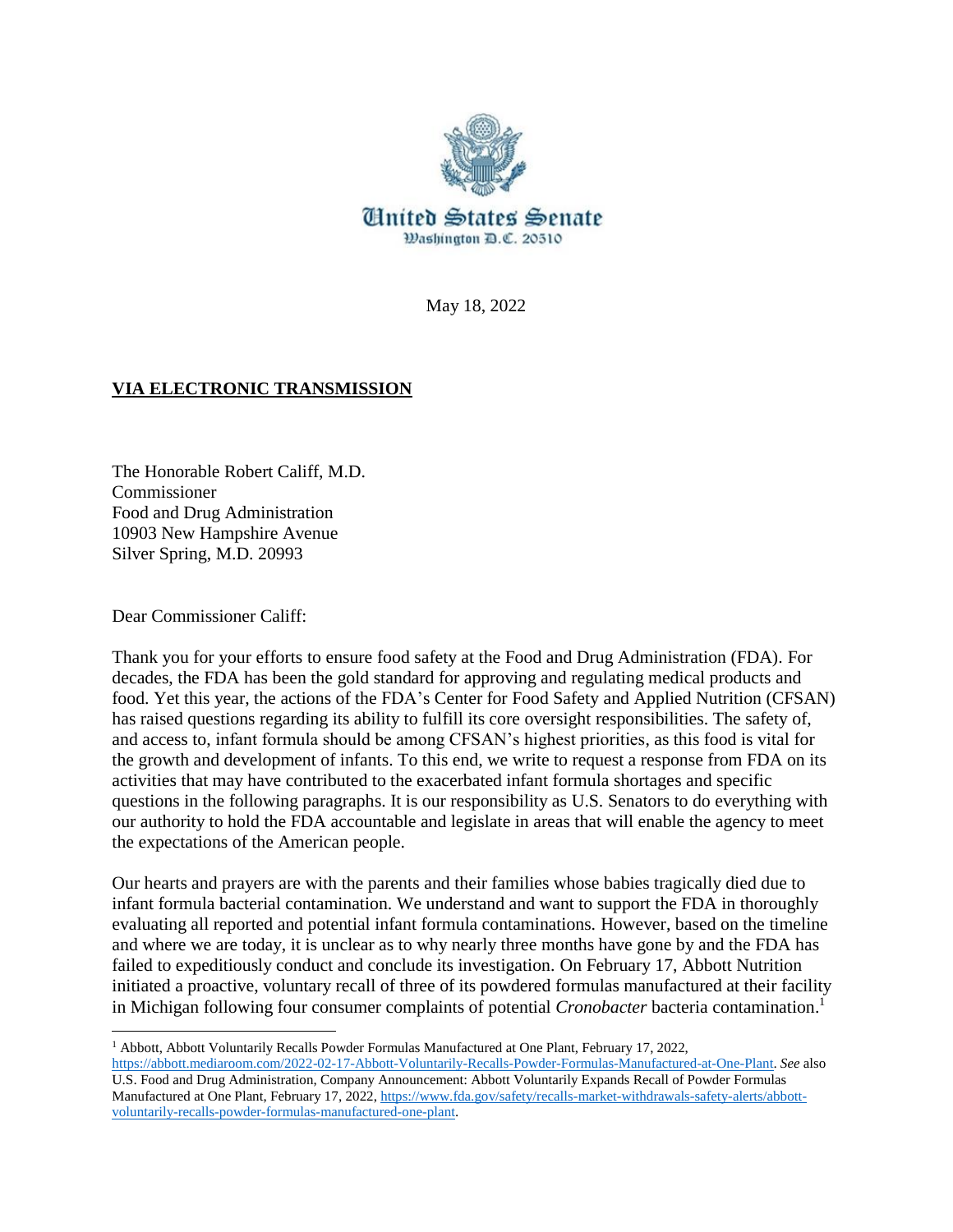The following day, FDA warned consumers not to use these products.<sup>2</sup> On April 15, the U.S. Centers for Disease Control and Prevention concluded the bacteria isolated from two of the sick infants and the Michigan facility had no connection. And as of last week, no connection has been found, yet the facility remains idle.<sup>3, 4</sup>

We are also concerned as to why FDA leadership failed to be proactive in mitigating the shortage crisis parents are now facing. The COVID-19 pandemic revealed many vulnerabilities across all sectors of industry, and our food supply chain was woefully unprepared to handle challenges here and from foreign partners. Infant formula supplies at local grocery stores were relatively stable for the first half of 2021. The out-of-stock percentage started to climb steadily in the later half and continued to worsen throughout this year.<sup>5</sup> Abbott Nutrition's voluntary recall exacerbated the shortage, and yet no policies were taken to mitigate the sharp increases to the current out-of-stock 43 percent the Administration is now scrambling to address. It's also concerning that FDA and key officials in the Administration did not anticipate this crisis or take action within days following Abbott Nutrition's voluntary recall considering the company holds 48.1 percent of the U.S. market in infant formula.<sup>6</sup>

Families are getting to the brink of pursuing unsafe and potentially dangerous options to feed their infants including homemade infant formula. And physicians are, once again, running defense on misinformation due to a lack of federal action to get the word out on safe alternatives.<sup>7, 8, 9</sup> In addition, the shortage will trickle into other federal agencies, diverting and stretching resources from other crises like illicit fentanyl. In April, the U.S. Customers and Border Protection (CBP) seized \$30,000 worth of unapproved infant formula across 17 shipments at the Philadelphia, Pennsylvania port of entry.<sup>10</sup>

Based on the timeline, it is unclear why federal health agencies have not been able to complete this investigation in a more expeditious manner or plan ahead to mitigate this additional supply chain disruption. Therefore we respectfully request your responses to the following questions:

1. The manufacturing facility in Michigan is segmented where manufacturing designated areas are required to adhere to specific safety and infection control standards. The facility also

 $\overline{a}$ <sup>2</sup> Kansas Department of Health and Environment, KDHE & FDA warn consumers not to use select Similac, Alimentum & EleCare powdered infant formula, February 18, 2022, [https://www.kdhe.ks.gov/CivicAlerts.aspx?AID=147.](https://www.kdhe.ks.gov/CivicAlerts.aspx?AID=147)  <sup>3</sup> Abbott, Press Release: Abbott Provides Infant Formula Update, May 11, 2022,

[https://www.abbott.com/corpnewsroom/nutrition-health-and-wellness/abbott-update-on-powder-formula-recall.html.](https://www.abbott.com/corpnewsroom/nutrition-health-and-wellness/abbott-update-on-powder-formula-recall.html) 

<sup>4</sup> U.S. Centers for Disease Control and Prevention, Cronobacter and Powdered Infant Formula Investigation, accessed May 12, 2022 (updated May 12, 2022)[, https://www.cdc.gov/cronobacter/outbreaks/infant-formula.html.](https://www.cdc.gov/cronobacter/outbreaks/infant-formula.html)

<sup>&</sup>lt;sup>5</sup> Datasembly, Nation-wide Out-Of-Stock is now at 43% for the week ending May 8<sup>th</sup>, May 10, 2022, [https://datasembly.com/news/out-of-stock-rate-in-april-2022-copy/.](https://datasembly.com/news/out-of-stock-rate-in-april-2022-copy/)

<sup>6</sup> IBISWorld, Industry Report: Infant Formula Manufacturing, by Jack Curran, August 2020[, https://www.ibisworld.com/united](https://www.ibisworld.com/united-states/market-research-reports/infant-formula-manufacturing-industry/)[states/market-research-reports/infant-formula-manufacturing-industry/.](https://www.ibisworld.com/united-states/market-research-reports/infant-formula-manufacturing-industry/)

<sup>&</sup>lt;sup>7</sup> The New York Times, Why Doctors Don't Recommend Homemade Baby Formula, by Catherine Pearson, May 11, 2022, [https://www.nytimes.com/2022/05/11/well/homemade-baby-formula.html.](https://www.nytimes.com/2022/05/11/well/homemade-baby-formula.html)

<sup>&</sup>lt;sup>8</sup> KAKE ABC, Homemade infant formula can be dangerous. Experts share how to feed your baby through the shortage, by Madeline Holcombe, May 11, 2022, [https://www.kake.com/story/46472922/homemade-infant-formula-can-be-dangerous](https://www.kake.com/story/46472922/homemade-infant-formula-can-be-dangerous-experts-share-how-to-feed-your-baby-through-the-shortage)[experts-share-how-to-feed-your-baby-through-the-shortage.](https://www.kake.com/story/46472922/homemade-infant-formula-can-be-dangerous-experts-share-how-to-feed-your-baby-through-the-shortage)

<sup>9</sup> Bloomberg, Parents Are Trying Homemade Baby Formula. Doctors Say They Shouldn't, by Allison Nicole Smith and Kelsey Butler, May 12, 2022[, https://www.bloomberg.com/news/articles/2022-05-12/why-parents-making-homemade-infant-formula](https://www.bloomberg.com/news/articles/2022-05-12/why-parents-making-homemade-infant-formula-should-beware-of-serious-health-risks)[should-beware-of-serious-health-risks.](https://www.bloomberg.com/news/articles/2022-05-12/why-parents-making-homemade-infant-formula-should-beware-of-serious-health-risks)

<sup>&</sup>lt;sup>10</sup> U.S. Customs and Border Protection (CBP), Philadelphia CBP Seizes Nearly 600 Cases of Infant Formula Unapproved for Import to the United States, April 5, 2021[, https://www.cbp.gov/newsroom/local-media-release/philadelphia-cbp-seizes-nearly-](https://www.cbp.gov/newsroom/local-media-release/philadelphia-cbp-seizes-nearly-600-cases-infant-formula-unapproved)[600-cases-infant-formula-unapproved.](https://www.cbp.gov/newsroom/local-media-release/philadelphia-cbp-seizes-nearly-600-cases-infant-formula-unapproved)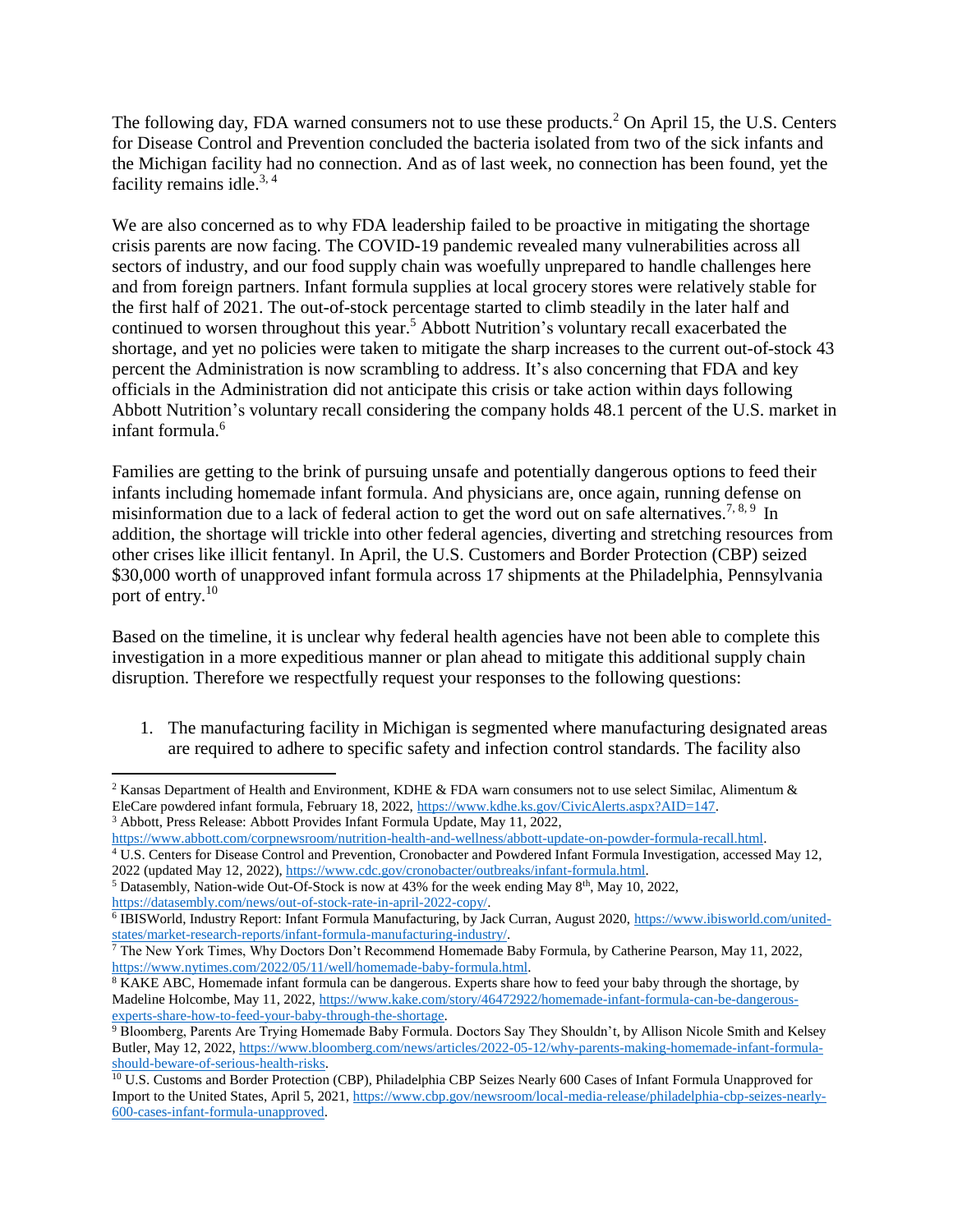maintains areas that are administrative and do not directly handle manufacturing or exposure of open products. Please describe the areas in which the FDA has taken samples and how many samples were taken that would empirically validate the results of the investigation. In your explanation, please also include the expected timeline for each task and if CFSAN has met its obligations.

- 2. As noted in the paragraph above, the CDC concluded that the samples taken did not match the bacteria in the facility. How does the FDA partner with other agencies at the federal, state, and/or local level to expedite investigations to forestall potential supply chain crises? To what extent do other agencies or organizations advance or hinder a timely investigation?
- 3. Why has it taken more than three months to complete the obligations required to finalize a safety inspection?
- 4. At what point did the FDA alert the White House of the bacteria and the product recall?
- 5. Did the FDA, along with the White House, have a strategic plan in place to mitigate formula shortages? If yes, please provide a brief description, date of implementation, actions the agency has taken, and expected timelines to enable manufacturers to produce, process and deliver food during supply chain disruptions.
- 6. Did or has the FDA made any recommendations to the White House about what actions the agency can take to prepare or handle the shortage?
- 7. The manufacturing facility in Sturgis, Michigan is the only Abbott plant to produce specialized formula for infants with metabolic disorders. How is the FDA going to work with Abbott and other formula manufacturers to ensure that the special medical needs of infants can be met?
- 8. Abbott Nutrition, along with other infant formula manufacturers, have registered domestic and foreign sites to manufacture infant formula for interstate commerce in the U.S. Abbott Nutrition's facility in Ireland is an FDA-registered facility. It also has several other facilities in the Netherlands, Spain, and France that manufacture infant formula. What steps has FDA taken to increase importation by accrediting more manufacturing facilities overseas?
- 9. At what point was the White House made aware that these importation options were available to ease the strain on domestic capacity?
- 10. Whose decision was it to ease these requirements on formula from foreign manufacturers?
- 11. In White House press briefings last week, the Press Secretary and others within the Biden Administration appeared to blame Abbott Nutrition for the deaths and shortages, despite the fact that the investigation is not concluded.<sup>11, 12</sup> Did the FDA state to the White House that Abbott Nutrition was responsible for the illnesses or deaths?

The shortage, felt by all families in need, is disproportionately impacting vulnerable populations. As you know, Medicaid is a major source of coverage for low-income vulnerable populations including pregnant women, infants, and children. In 2020, Medicaid covered 42 percent of births.<sup>13</sup> In addition,

 $\overline{a}$ <sup>11</sup> The Hill, White House goes on defense on baby formula shortage, by Alex Gangitano, May 13, 2022, [https://thehill.com/news/administration/3487765-white-house-goes-on-defense-on-baby-formula-shortage/.](https://thehill.com/news/administration/3487765-white-house-goes-on-defense-on-baby-formula-shortage/)

<sup>&</sup>lt;sup>12</sup> The Hill, Buttigieg points blame at Abbott for baby formula shortage, by Monique Beals, May 15, 2022, [https://thehill.com/news/administration/3489439-buttigieg-points-blame-at-abbott-for-baby-formula-shortage/.](https://thehill.com/news/administration/3489439-buttigieg-points-blame-at-abbott-for-baby-formula-shortage/) <sup>13</sup> March of Dimes, Health Insurance/Income,

[https://www.marchofdimes.org/peristats/data?reg=99&top=11&stop=154&lev=1&slev=1&obj=18.](https://www.marchofdimes.org/peristats/data?reg=99&top=11&stop=154&lev=1&slev=1&obj=18)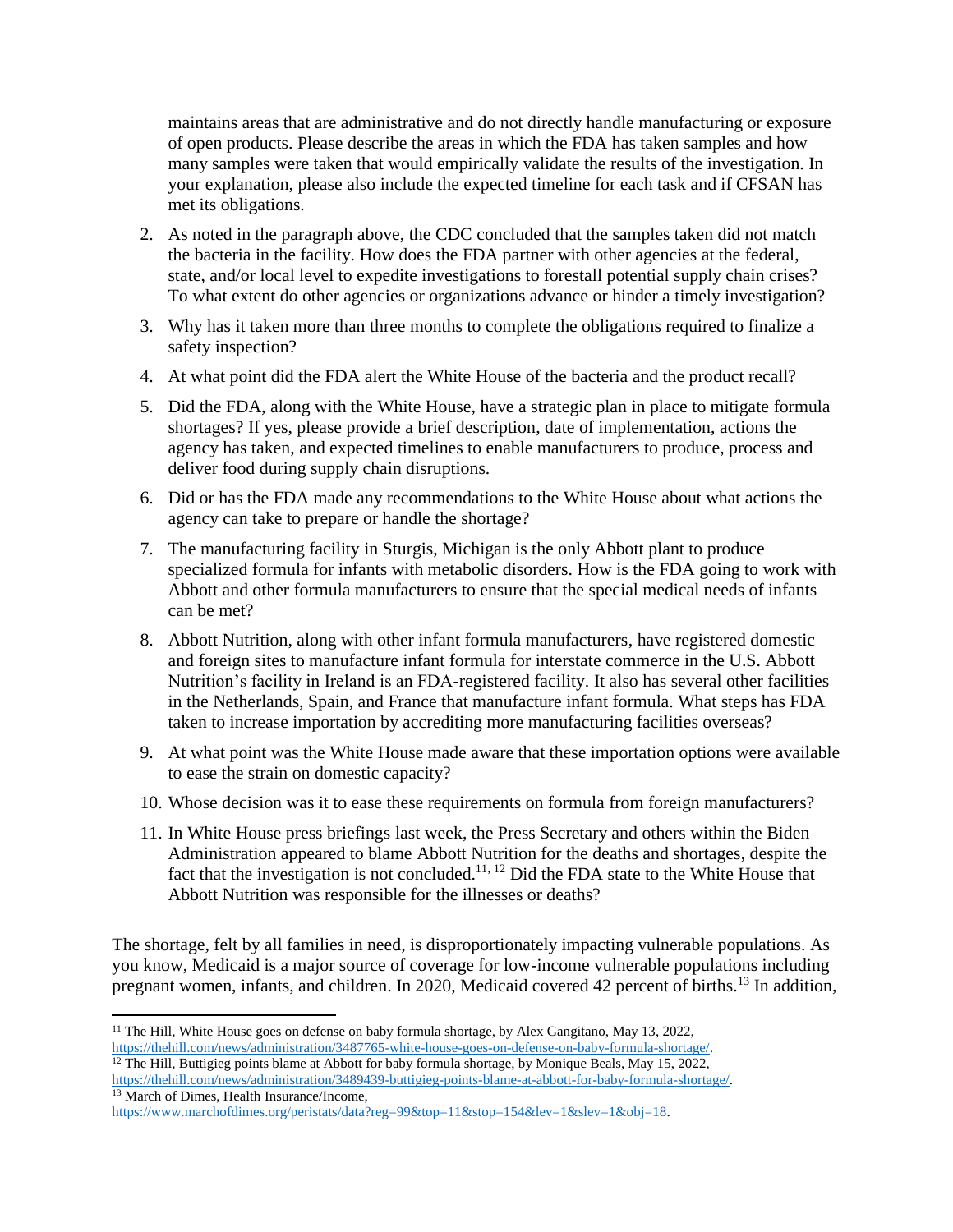49 percent of infants born in the U.S. participate in the Special Supplemental Nutrition Program for Women, Infants, and Children. <sup>14</sup> While breastfeeding has been on the rise, many infants rely on formula partially or as their sole source of food.

The FDA must do everything within its statutory authority to ensure it facilitates access to safe, quality foods. We would appreciate a reply no later than Wednesday, May 25, 2022. Thank you for your attention to this matter and please do not hesitate to reach out to us or our staff should the agency require resources or cooperation from other agencies to fulfill its obligations.

Sincerely,

U.S. Senator U.S. Senator

n Collins Susan M. Collins Mike Braun

U.S. Senator U.S. Senator

arrasso

**Iohn Barrasso, M.D.** Kevin Cramer U.S. Senator U.S. Senator

Ranbowshe

Lisa Murkowski **Jerry Moran** U.S. Senator U.S. Senator

Jarsha Hackburn

Marsha Blackburn U.S. Senator U.S. Senator

Bill Cassidog, M.D.

Bill Cassidy, M.D. Deb Fischer U.S. Senator U.S. Senator

Cynthia Lummis Cynthia Lummis Cynthia Lummis Cynthia Lummis Control Control Control Control Control Control Control Control Control Control Control Control Control Control Control Control Control Control Control Control Co

**Roger Marshall, M.D.** Shelley Moore Capito

U.S. Senator

 $\overline{\phantom{a}}$ <sup>14</sup> National WIC Association, The State of WIC: Investing in the Next Generation, February 2022, page 40, [https://s3.amazonaws.com/aws.upl/nwica.org/state-of-wic\\_2022.pdf.](https://s3.amazonaws.com/aws.upl/nwica.org/state-of-wic_2022.pdf)